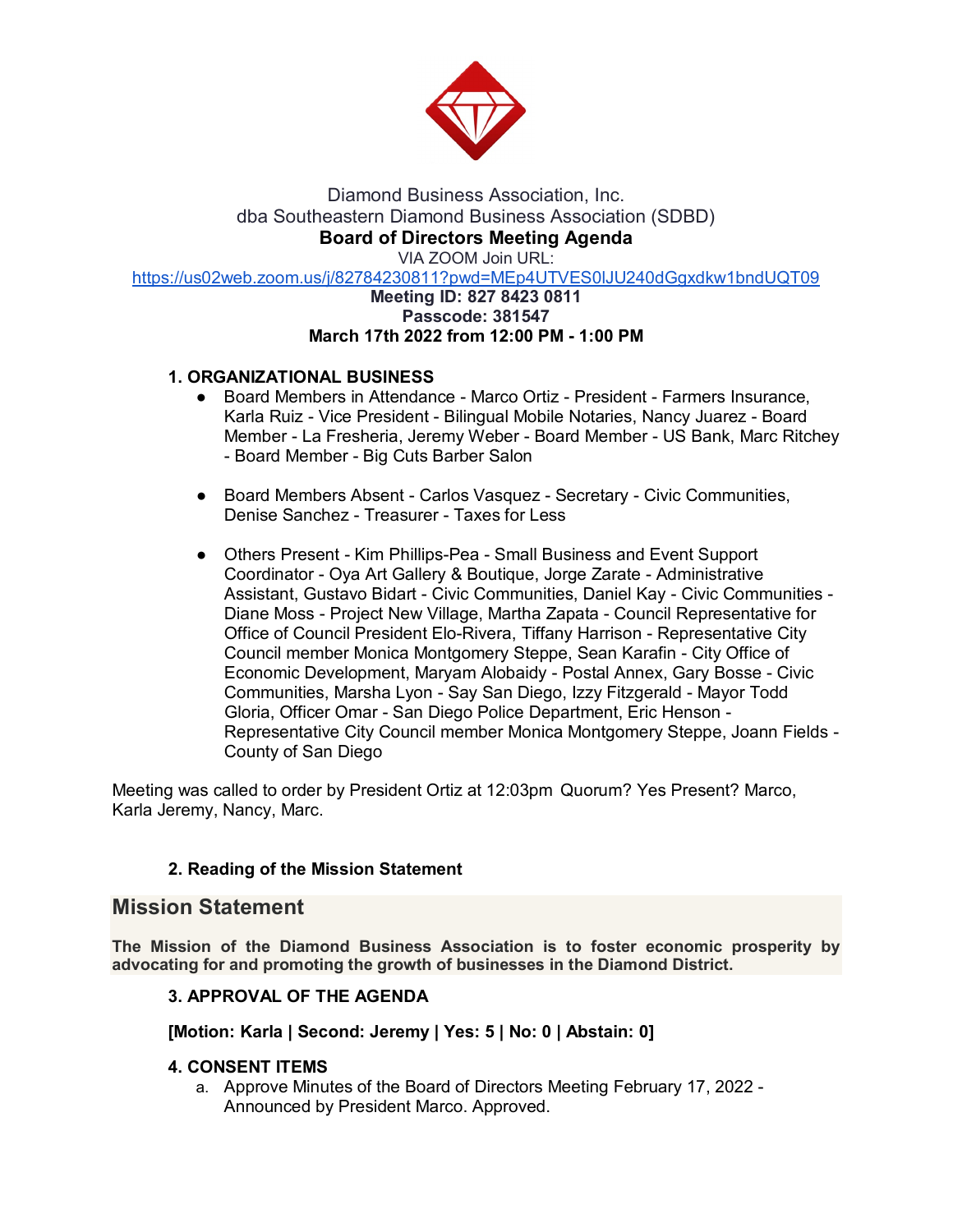

b. Financials - Received and filed.

# **[Motion: Karla | Second: Jeremy | Yes: 5 | No: 0 | Abstain: 0 ]**

# **5. PRESENTATIONS**

- Diane Moss Project New Village Requested a letter of support. Presented a proposal for \$200,000 to purchase the land where PNV operates their Healthy Food operation and to retire their debt. This is a 10 year old organization that works closely with Bay View Church to provide healthy options and employment opportunity to low income members of the community.
- Daniel Kay Civic Communities Presented the Imperial Avenue Cityscape Enhancement Project including wayfinding signage, bus stop upgrades, median installations, and Huffman Plaza Improvements. Daniel also reminded the group that in June 2019 Diamond BID signed the Encroachment Maintenance Removal Agreement to maintain said improvements. Daniel offered a BID to MAD transition presentation in April. The project budget is \$800,000.

# **6. ACTION ITEMS**

**a.** Provide a letter of support to Diane Moss - Project New Village **[Motion: Nancy | Second: Jeremy | Yes: 5 | No: 0 | Abstain: 0 ]**

**7. FINANCIAL REPORTS - Presented** by President Ortiz - January 2022 Financials

# **8. PRESIDENT REPORT**

- Completed City of San Diego Metrics Reporting
- New Staff Announcement Jorge Zarate
- Looking forward to the Taste of the Diamond in the Summer of 2022 and the Signature Street Fair in 2023

# **9. BOARD MEMBER REPORTS -** None

**10. STAFF REPORT -** Announced by Kim Phillips-Pea- The Coffee and Connect event on Friday, February 25th at 9am was a success; next meeting will be Friday, April 22nd at 9am. The Great Scavenger Hunt has been rescheduled to June 11, 2022. New members Joann Fields and Henry Wallace are welcomed and introduced. New banners announced for Project New Village and KIPP ADELANTE. Jorge briefly introduces himself.